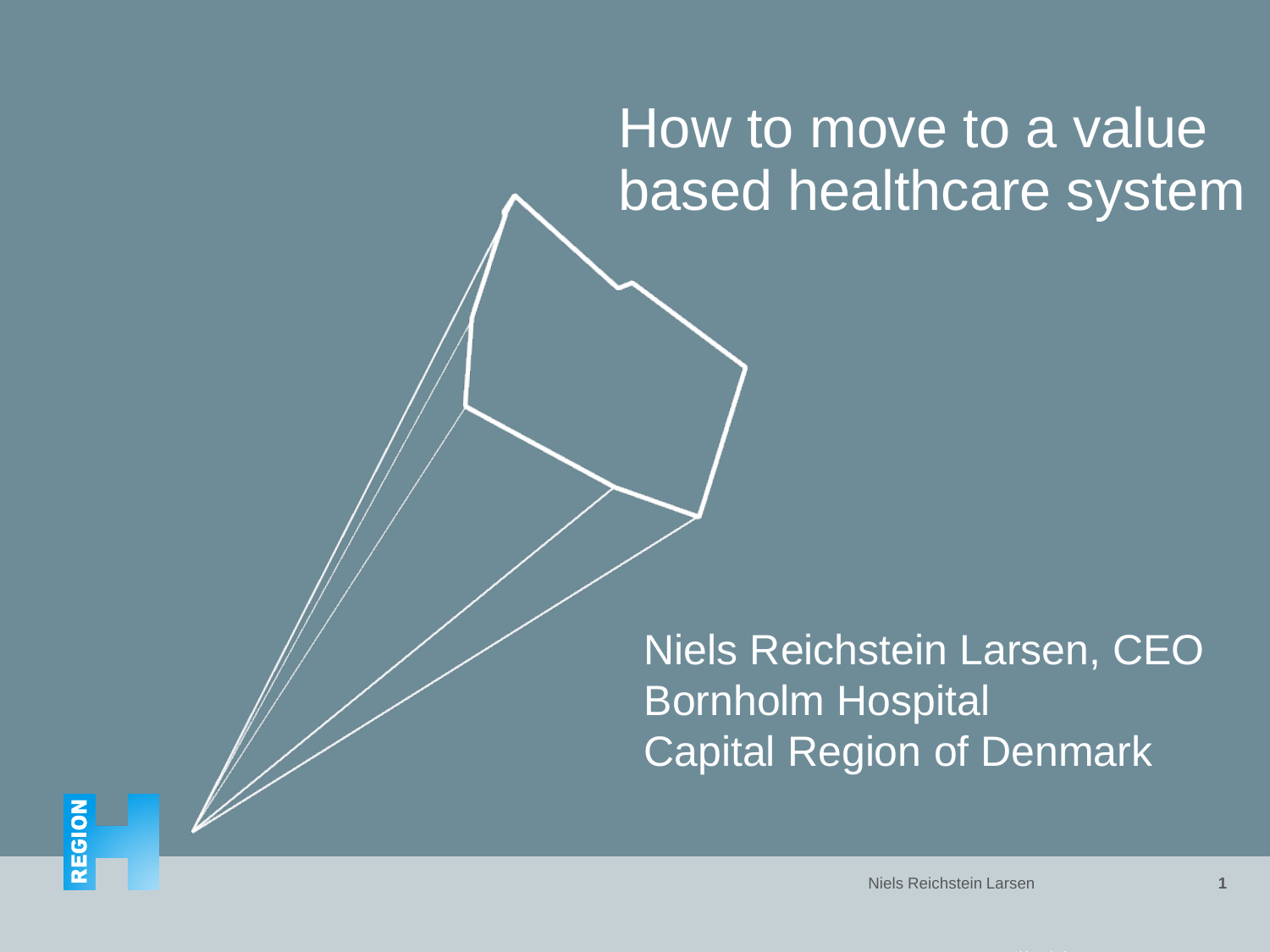**Bornholms Hospital**

## **Capital Region of Denmark**

Provides healthcare, mental healthcare, regional development and research for 1.6 mio. inhabitants – approx 30% of the population in Denmark

Employs approx. 40.000 people – mainly health care professionals – making the Capital Region one of the largest employers in Denmark

Bornholms Hospital is the smallest hospital in the Capital Region of Denmark, situated in the Baltic Sea 120 km from Copenhagen.



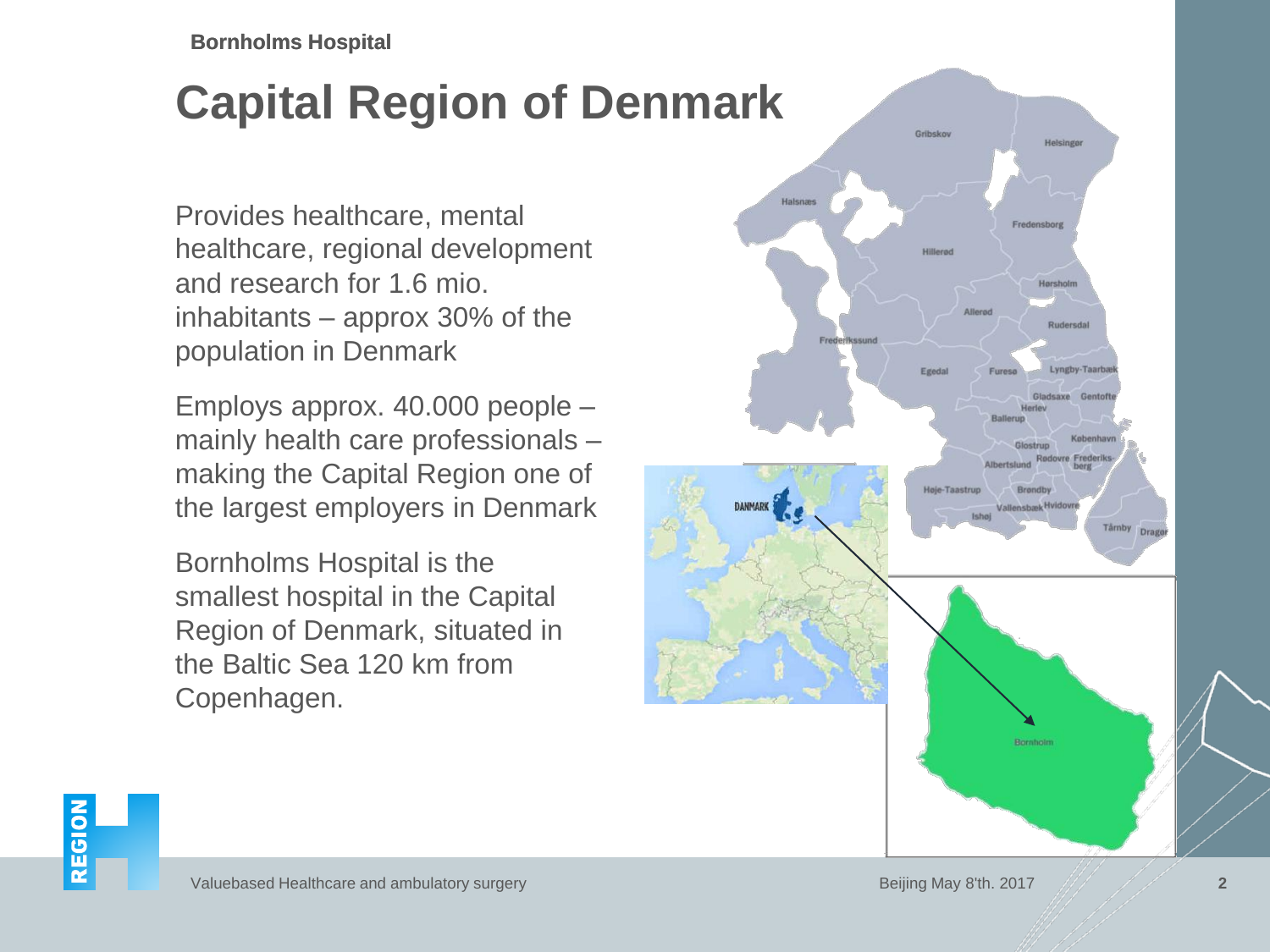## **BORNHOLM HOSPITAL REGIONAL DEVELOPMENT HOSPITAL**

- $\triangleright$  Bornholm Hospital is exempted from the region's activity based reimbursement model since 2016.
- Bornholm Hospital must instead work with different aspects of value for patients / Value Based Healthcare
- $\triangleright$  A wide variety of initiatives were tested and most of them implemented



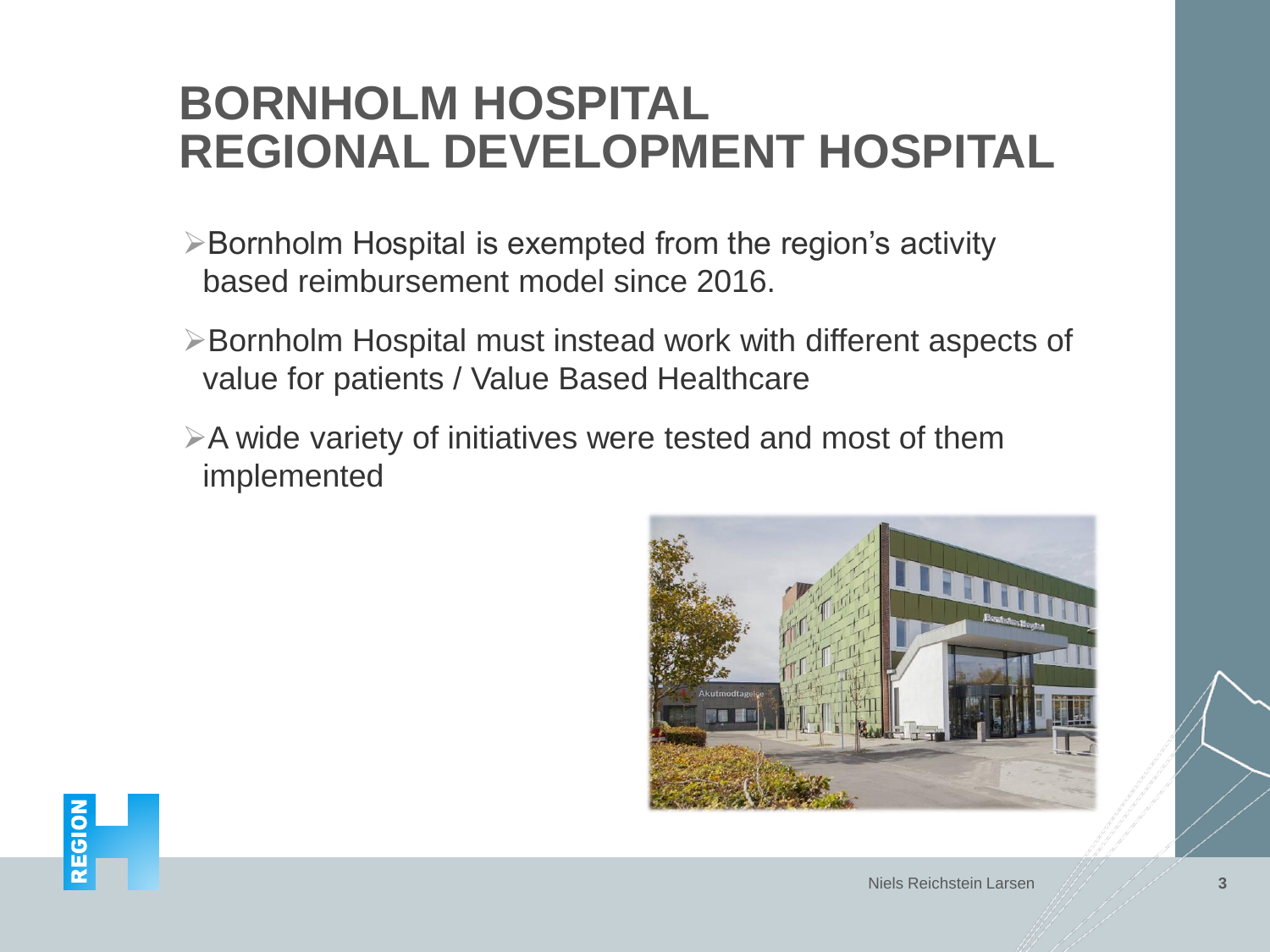# **Examples of projects**

- To reduce admissions to the hospital
- Outpatient visits and telephone consultations
- Video conferences incl. Patient and/or relatives
- Medical gate-keeper before admission
- Coordinated care for patients with multimorbidity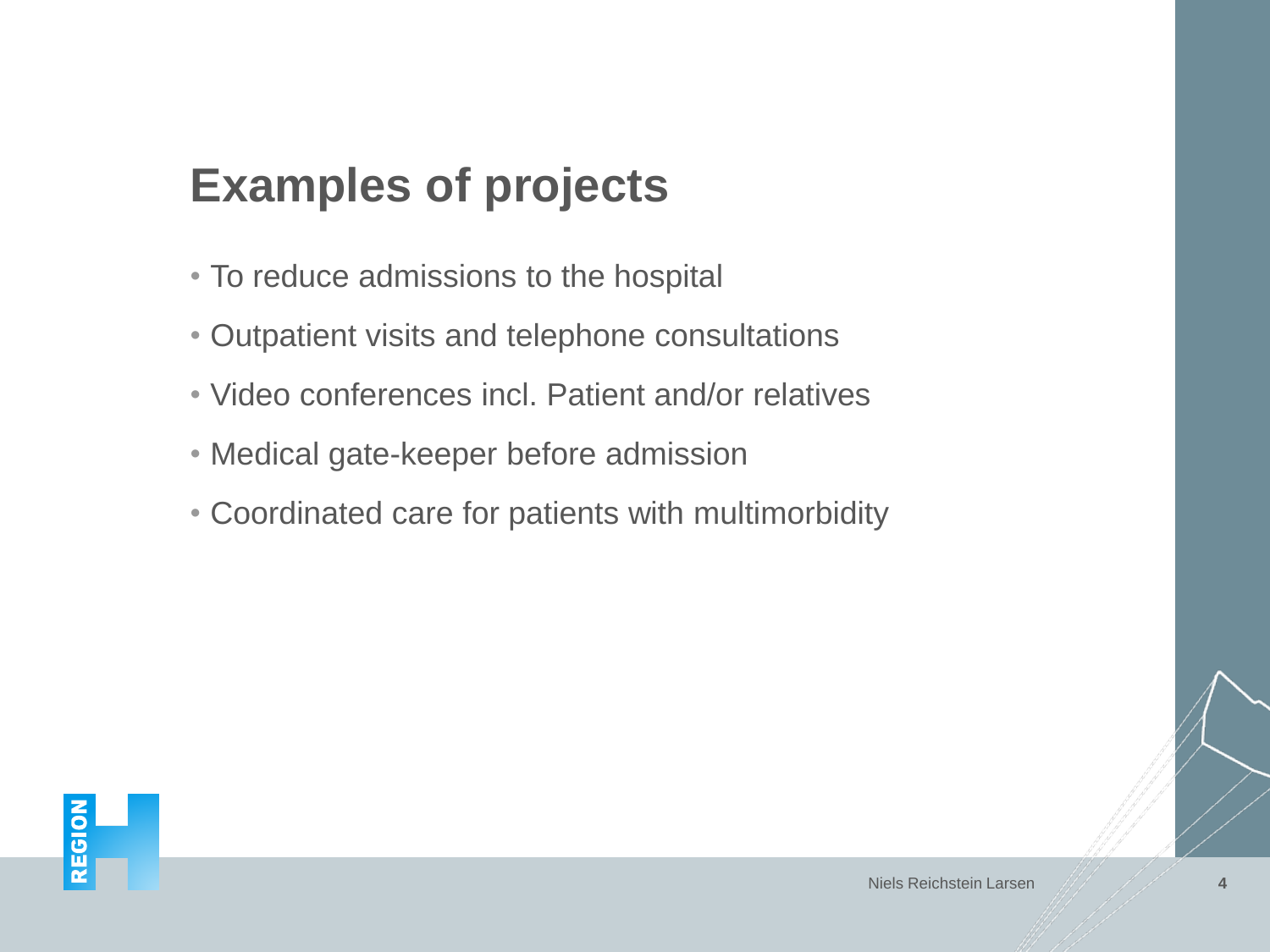## **Considerations and paradoxes**

Necessary to have many initiatives to reach many types of staff

Difficult to reach doctors (hospital and GPs) and engage them in the process

Staff want improvements and less focus on reimbursement

Municipality key collaborating part- but only hospital had funding for the change work

Many initiatives at the same time is confusing the staff and difficult to manage

The same doctors make noise when the don't feel involved

Staff tired of projects and cultural changes

Only hospital had funding for the change work

Porter

REGION

**Schein** 

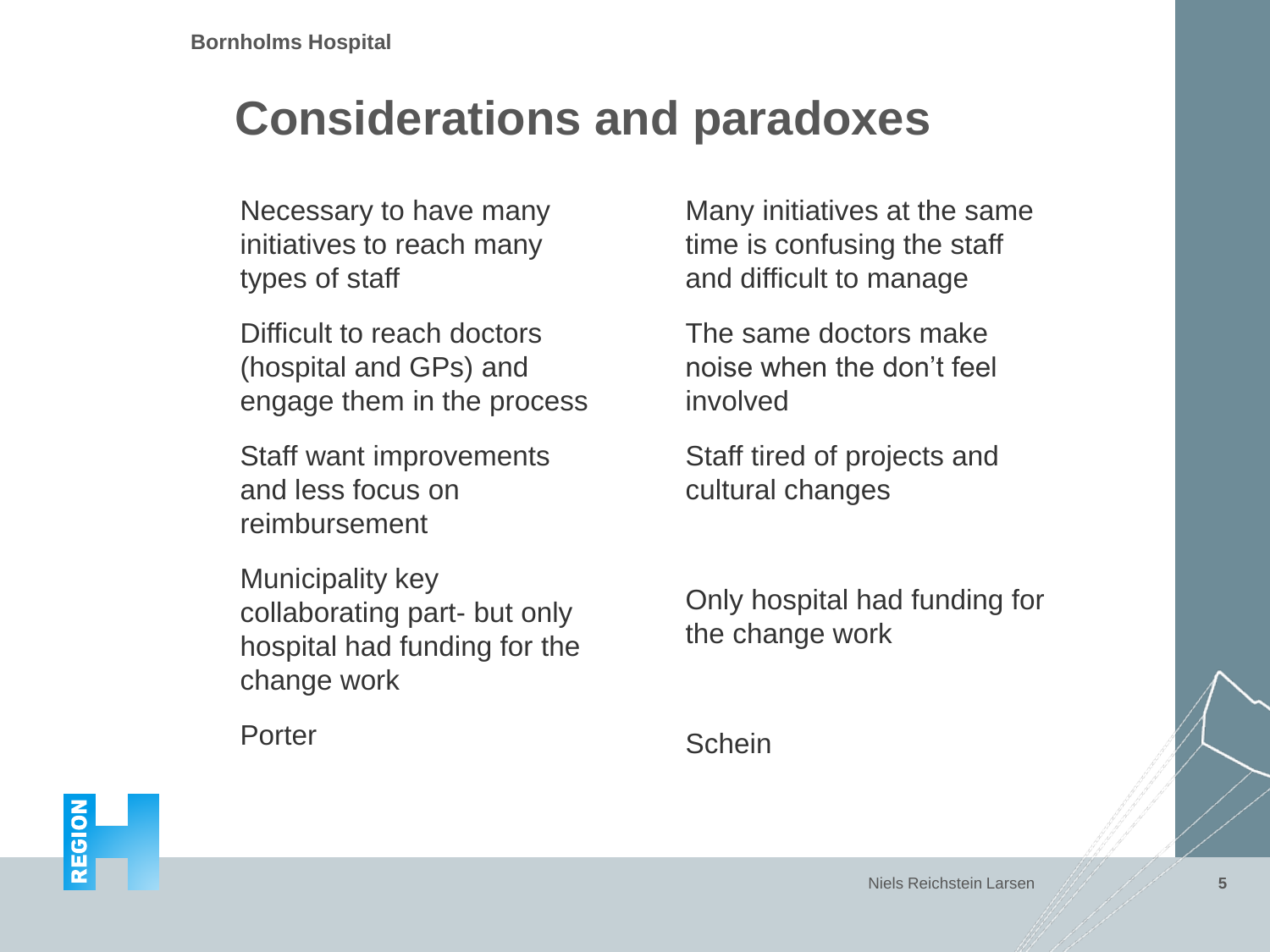

## **Reduced days of admission**

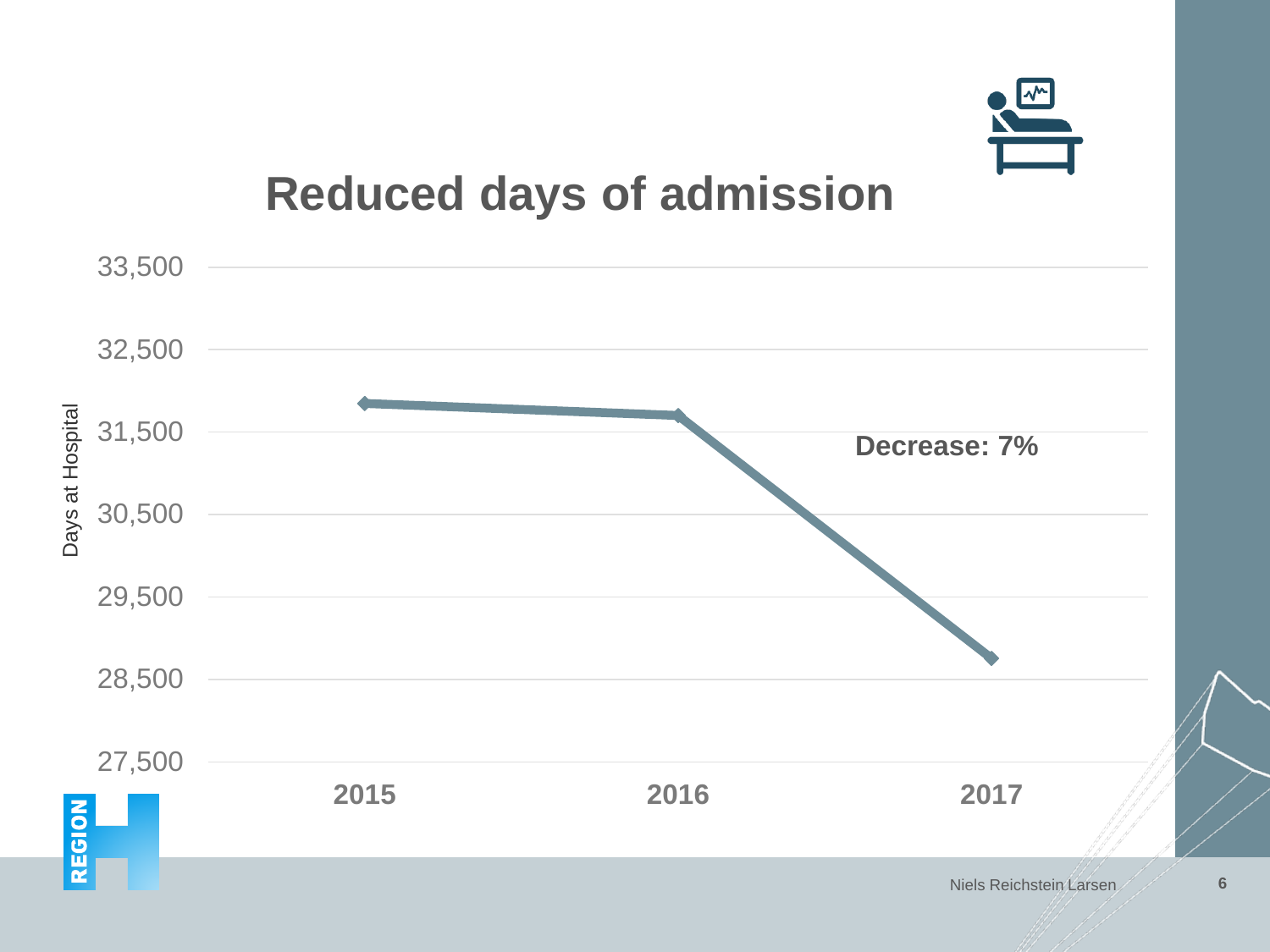## **Telephone-consultations and outpatient visits**

|                                                      | Aug. 2017<br>Jan. 2018 | Aug. 2018<br>Jan. 2019 | <b>Change</b> |
|------------------------------------------------------|------------------------|------------------------|---------------|
| Number of telephone consultations                    | 859                    | 986                    | 15%           |
| Number of outpatient visits<br>(ex. telephone.cons.) | 1.479                  | 1.614                  | 9%            |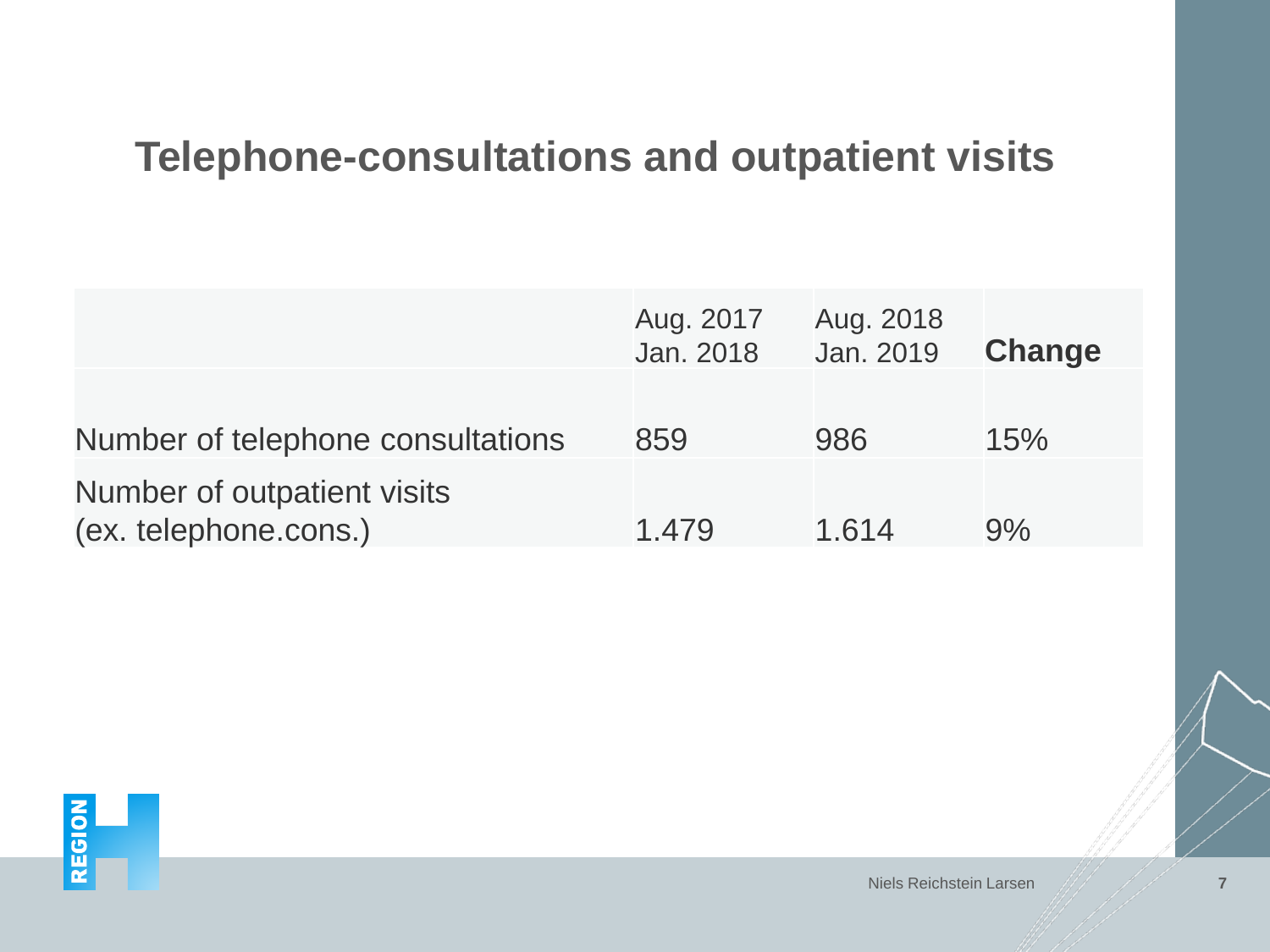

### **Are You more clarified with the course of care after the video conference?**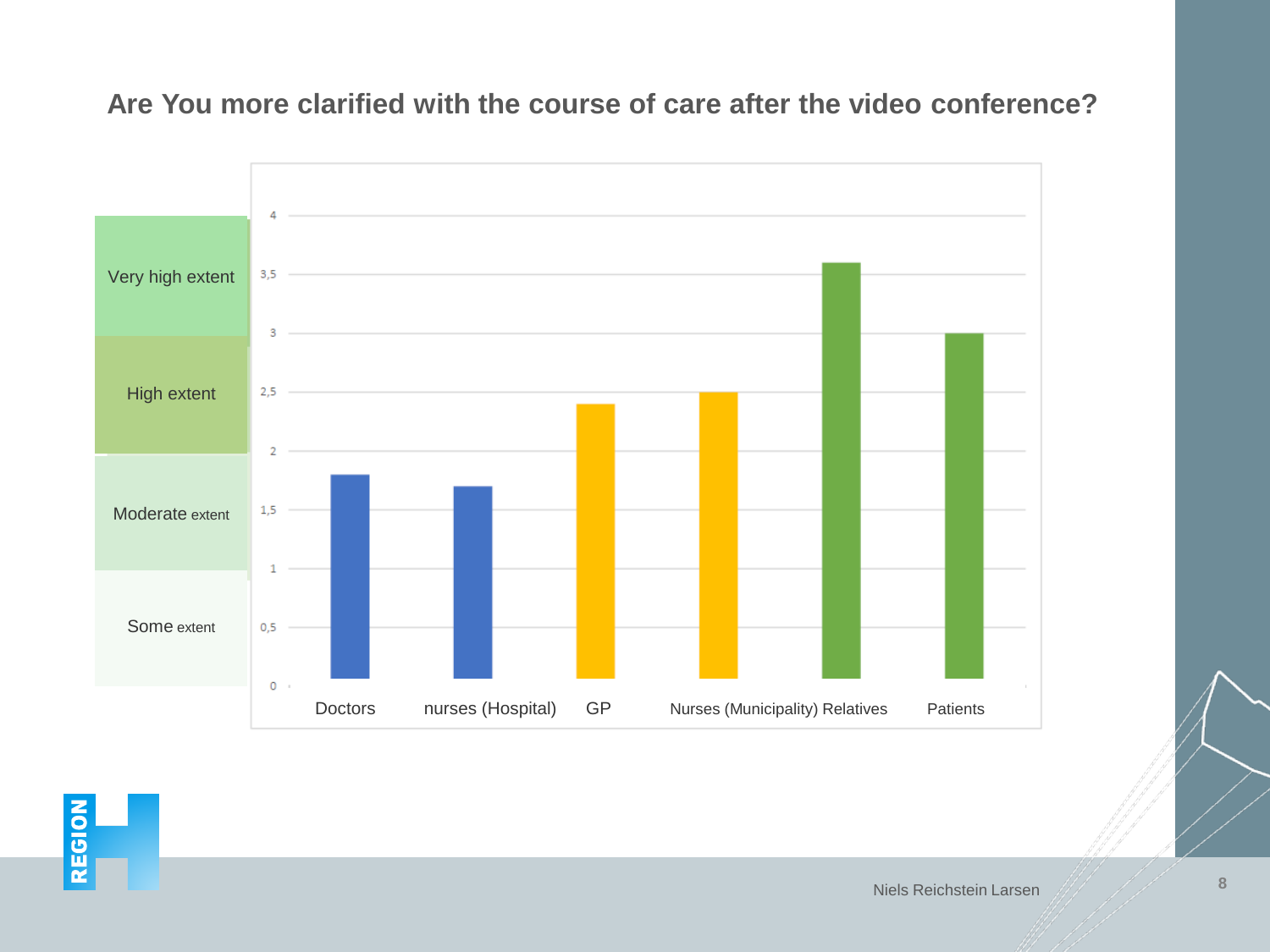## Cultural changes come hard



### **Examples of cultural changes:**

- Establishment of a patient council
- Changing the mindset of health care providers
- CEO within a radius of 3 meters



## **What matters to Esther?**



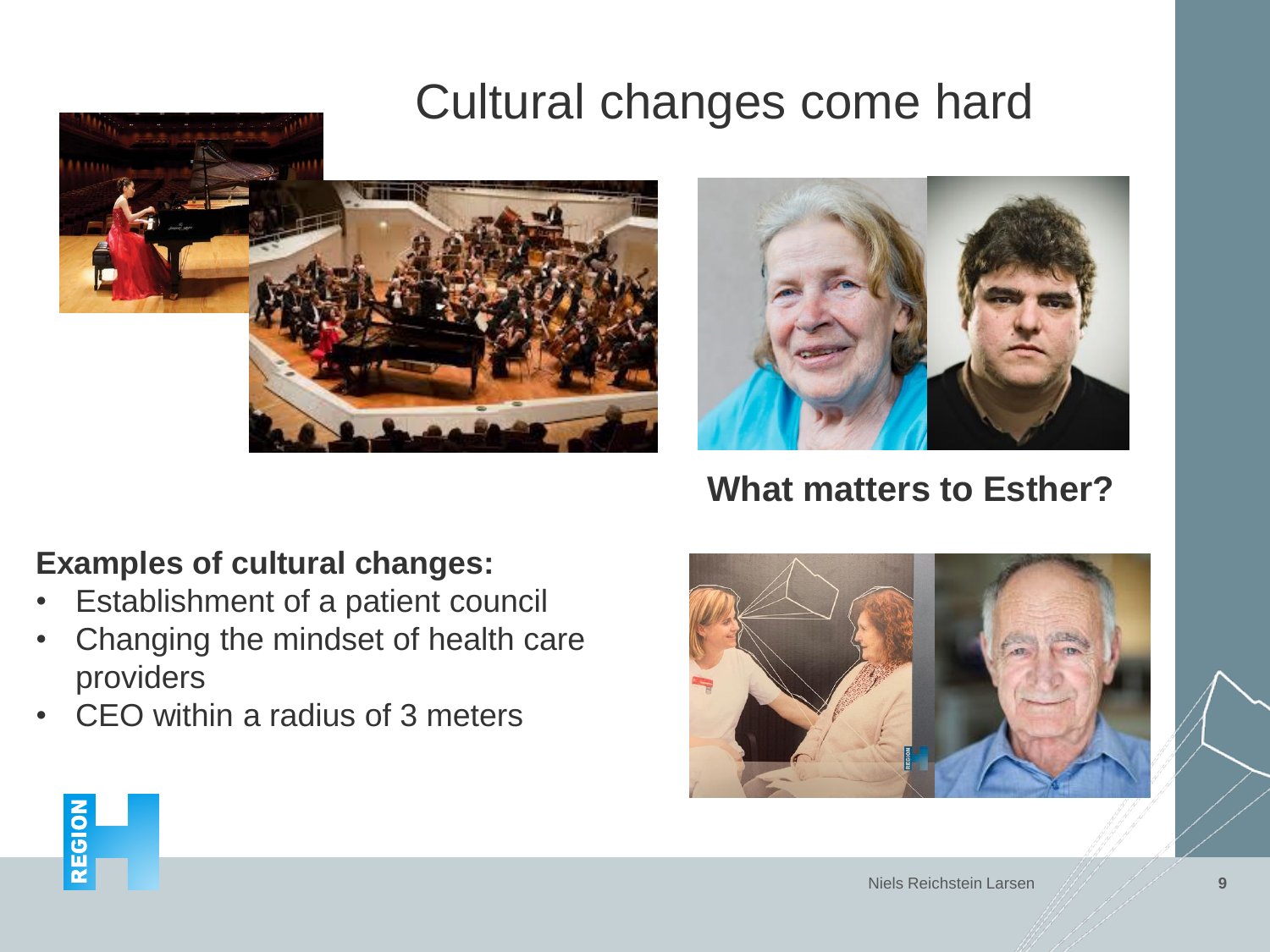**Bornholms Hospital**

# **Working with cultural changes**

### **CEO within a radius of 3 meters:**

- Workshops (about every day challenges, service culture, inspiration from the hotel industry) with participation of more than 120 employees
- More than 100 improvements has been identified

### **Professionel skills**:

• Training courses for nurses: aprox. 50% of our nurses participated

### **Inspiration from other health care services**:

- Collaboration with Qulturum in Jönköping
- Collaboration with other national multimorbidity clinics
- Tivoli Gardens service culture

| <b>Satisfaction</b>                              |     |
|--------------------------------------------------|-----|
| Patient satisfaction                             | 4.6 |
| Employee satisfaction                            | 4.0 |
| Scale from 1 to 5: 5 is very good and 1 is poor. |     |



| <b>DU SOM PATIENT</b><br><b>HAR SAGT</b>                 | <b>VI SOM PERSONALE</b><br><b>HAR GJORT</b>                     |
|----------------------------------------------------------|-----------------------------------------------------------------|
| Kaffeautomal svær<br>at auvende                          | 1/2 Kaffe/ The / vand<br>sat from.                              |
| Indkaldelxsbreve<br>suare at gennemskve                  | 1/2 Ul arbejder pa<br>sagen regionalt                           |
| of mange mennesker                                       | Stej og gennungaug / forsegt at<br>gaug af ildd                 |
| Swart at finde 1/2 Vi ser pa ny<br>vej til Ambilatorie 1 | tentence pt<br>Skiltning                                        |
| - Varligt net værk                                       | by Der er hastigheds -<br>begraming px 5Mb<br>L'yo ag download. |
| TAK FOR KOTFEN 13/ TAK :                                 |                                                                 |
| Fontastisk personale<br>SR Engli                         |                                                                 |
|                                                          |                                                                 |

Example of whiteboard in outpatient clinic – suggestions from patients and actions from staff